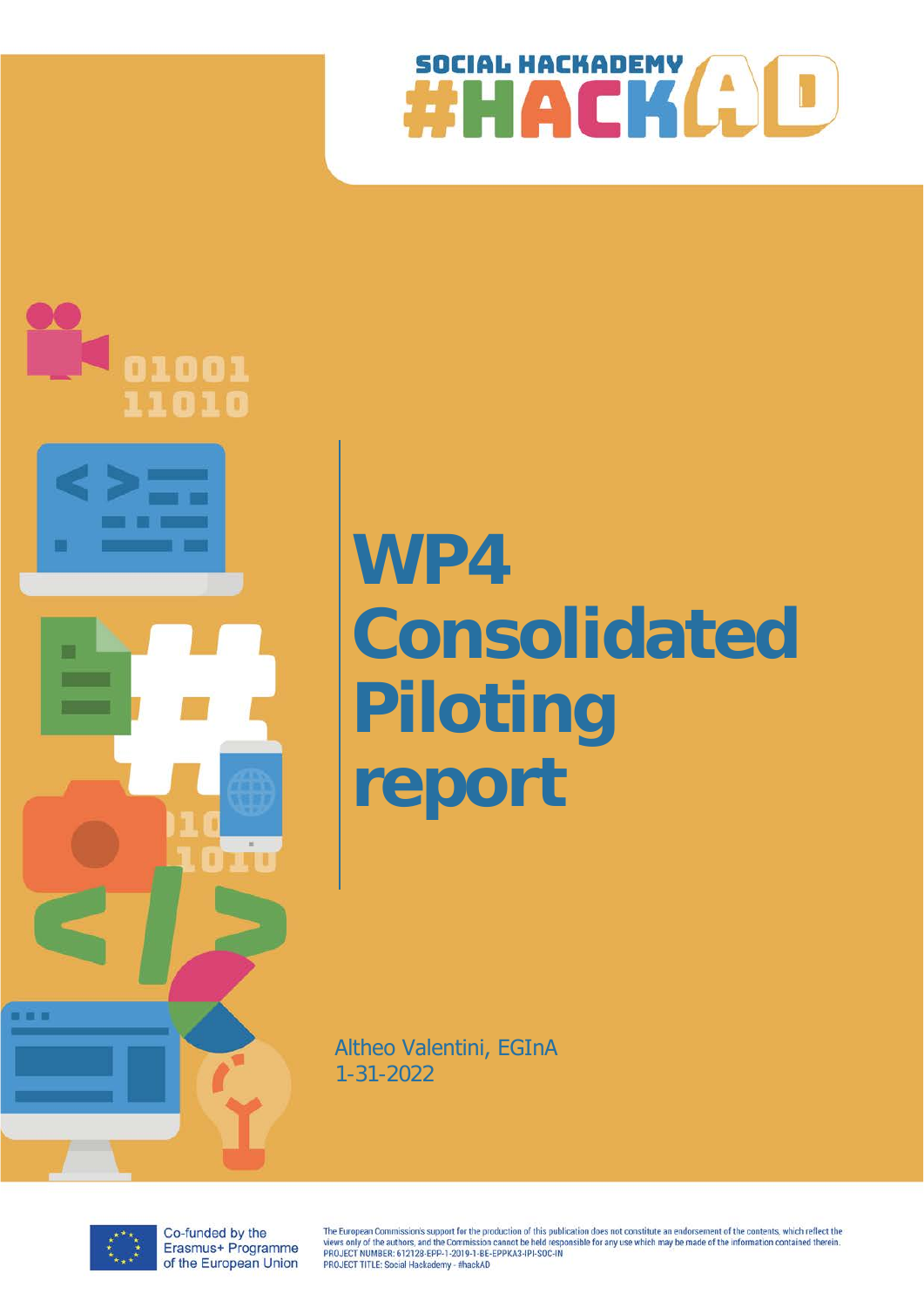



# Contents

| Adaptability, transferability, exploitation, openness and further development and sustainability of |  |
|-----------------------------------------------------------------------------------------------------|--|
|                                                                                                     |  |
|                                                                                                     |  |
|                                                                                                     |  |
|                                                                                                     |  |
|                                                                                                     |  |
|                                                                                                     |  |
|                                                                                                     |  |
|                                                                                                     |  |
|                                                                                                     |  |
|                                                                                                     |  |
|                                                                                                     |  |

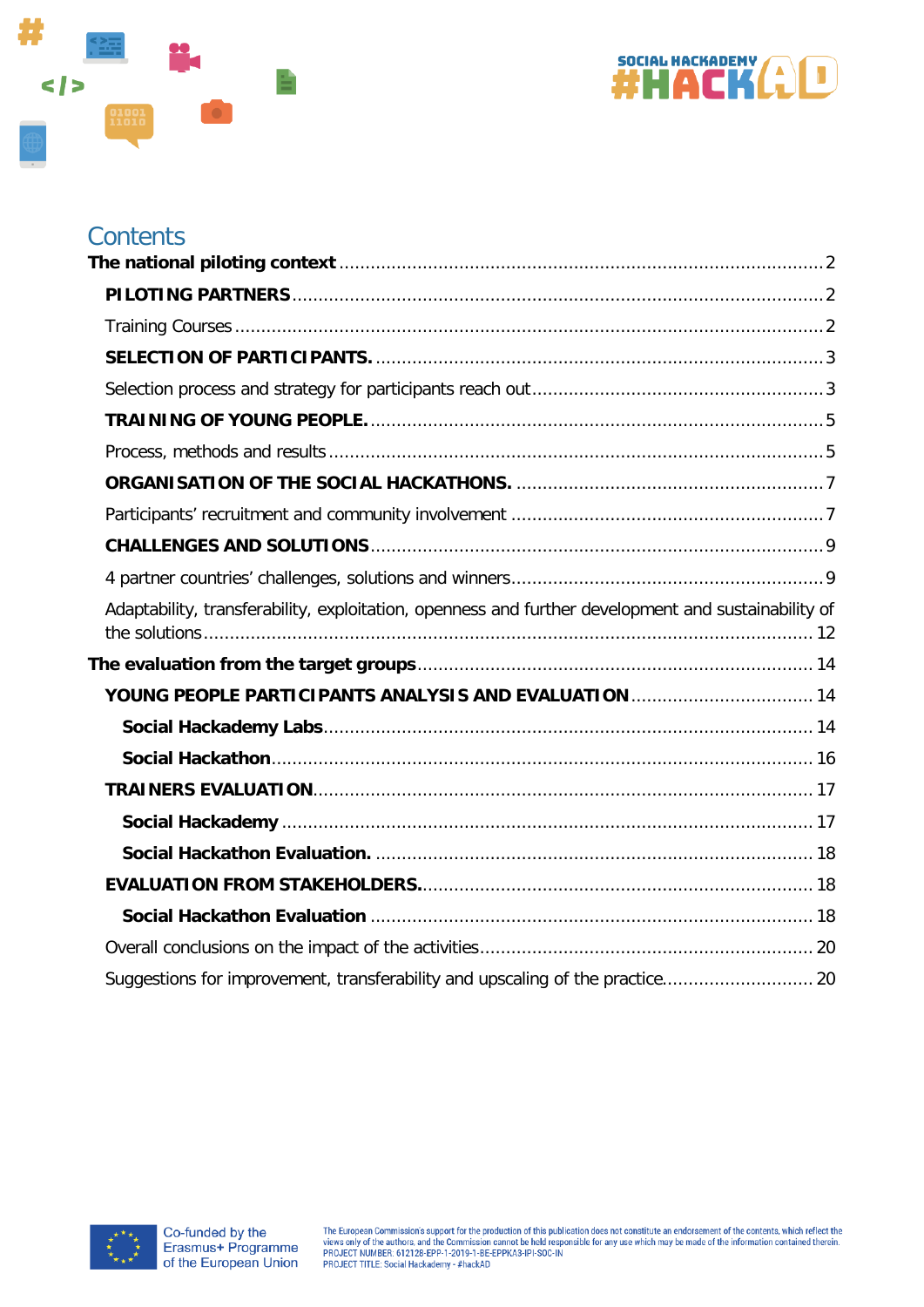



# <span id="page-2-0"></span>**The national piloting context**

# <span id="page-2-1"></span>**PILOTING PARTNERS**

#### <span id="page-2-2"></span>Training Courses

All the partners held three courses on the three topics identified in the project: web design, graphic design and mobile app. Some of the partners even extended the number of course to attract more students and give a more tools to the students. Duration, starting and ending day, varied for each partner country and these decisions were mainly influenced by Covid19 restrictions. While the Croatian partner decided to hold the three courses one after another, the other countries organized the courses simultaneously.

Each country chose different duration for the course, according to their selected trainers' suggestion and methodology and their target learners. Including all the three course Italy held totally 68 hours of training, while Croatia 105, Greece 80 and France 188.

In all the partner countries the learners for each course were between 30 and 20, with the exception of the Mobile App course in Italy and Croatia, where the enrolled learners were respectively 11 and 13. The number of students who completed the course were overall 70% of the number of initially enrolled students, 45% in Greece, 60% in Italy and 90% in France and Croatia.

Training course were planned to be blended, but due to the COVID19 pandemic almost the full training was held online in all the partner countries. For each topic every partner identified one trainer, for a total of 12 trainers, with one extra trainer for the mobile app course in Greece. The duration of lessons was decided by each partner according to the trainers needs and suggestion, but was never more than 2 hours, to keep the attention high among the learners.

| <b>Partner Country</b> | <b>Web Design</b>                             | <b>Graphic Design</b>                         | <b>Mobile App</b>                           |
|------------------------|-----------------------------------------------|-----------------------------------------------|---------------------------------------------|
| <b>Italy</b>           | March $16^{\text{th}}$ – May $11^{\text{th}}$ | April $12^{th}$ – May $18^{th}$               | March $15^{th}$ – May $10^{th}$             |
| Croatia                | March $31^{st}$ – May $3^{rd}$                | March $15^{\text{th}} - 29^{\text{th}}$       | April 6 <sup>th</sup> - May 5 <sup>th</sup> |
| Greece                 | April $12^{\text{th}}$ – June $6^{\text{th}}$ | April $12^{th}$ – May $31^{st}$               | April $12^{th}$ – May $31^{st}$             |
| France                 | March 19th - May 28th                         | March 19 <sup>th</sup> - May 18 <sup>th</sup> | Match 19th - May 18th                       |

Table 1 - Training courses calendar in partner countries

| <b>Partner Country</b> | <b>Web Design</b> | <b>Graphic Design</b> | <b>Mobile App</b> |
|------------------------|-------------------|-----------------------|-------------------|
| <b>France</b>          | 78,5              | 51                    | 58,5              |
| Croatia                | 42                | 21                    | 42                |
| Greece                 | 40                | 20                    | 40                |
| <b>Italy</b>           | 26                | 16                    | 26                |

Table 2 - Duration of training course in partner countries (in hours)

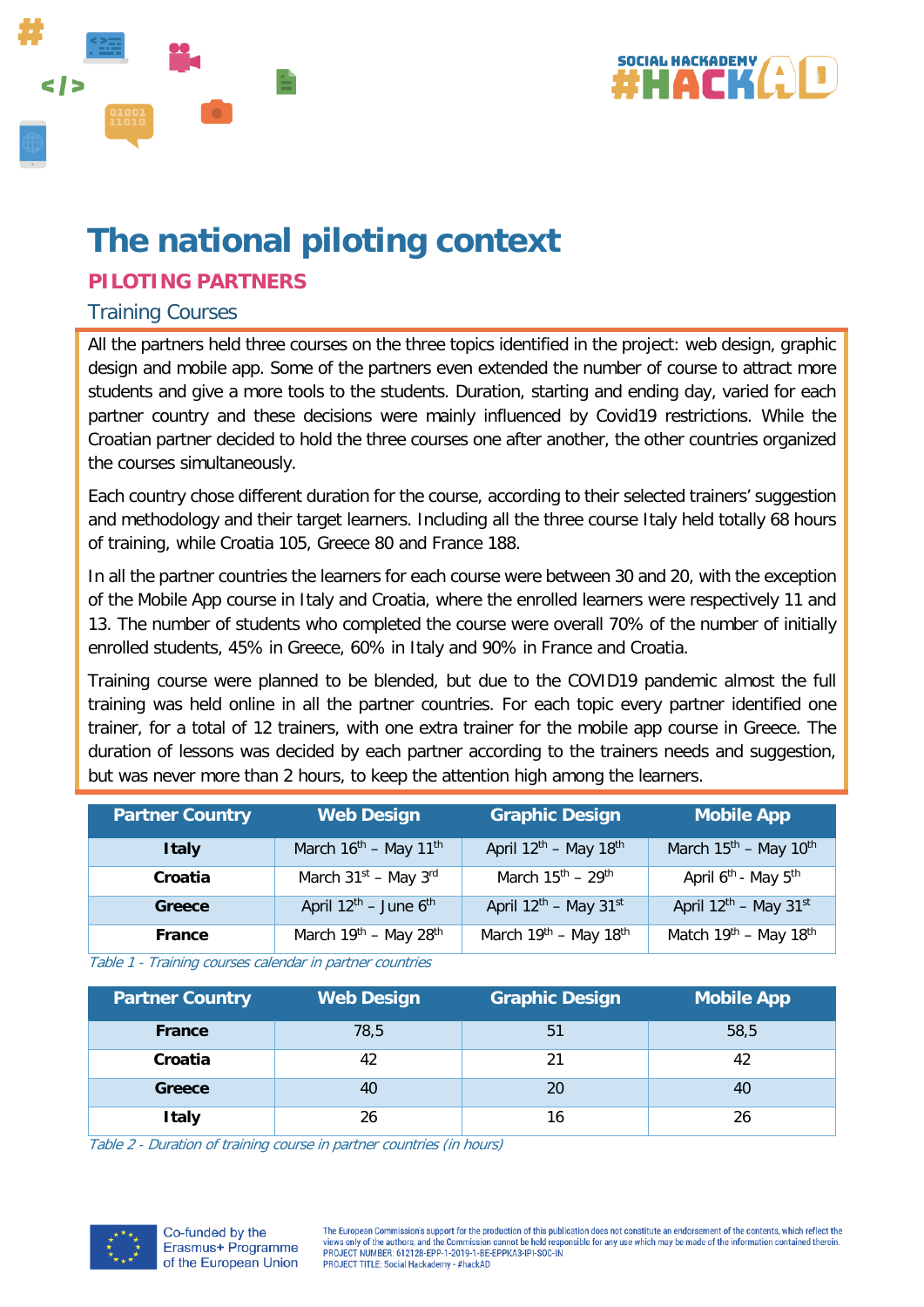





<span id="page-3-0"></span>Chart 1 - N. of participants enrolled in training coures in partner countries

# **SELECTION OF PARTICIPANTS.**

#### <span id="page-3-1"></span>Selection process and strategy for participants reach out

#### Selection process and strategy

Participants were selected through a targeted promotion carried out at different levels. Each country designed and launched a campaign to attract two different targets: young learners between 16 and 30 years old and CSOs interested in proposing a challenge for the project works. According to the local target behaviour, each partner chose the most effective strategy. Graphics and animation videos were produced based on the project visual identity in order to give international consistency to the communication materials.

In each country the campaign lasted about two months and acted on different levels. Partners started with the identification of possible stakeholders in the sourcing process, through research and leveraging their network at national and local level, via newsletters and direct contact as email, call, meeting. Simultaneously they launched the campaign on both traditional and digital social media targeted campaign (TV, radio, OOH, websites, SEO, social networks), using infographics and videos. On the partners' and project's websites, and on social networks posts learners could register with online registrations form with a set deadline.

Application forms were then analysed and applicants were called to a pre-selection of candidates by the project managers. Open webinars and online events were also organized in each country to present the project's objectives and methodology, the courses program and the social hackathon concept.

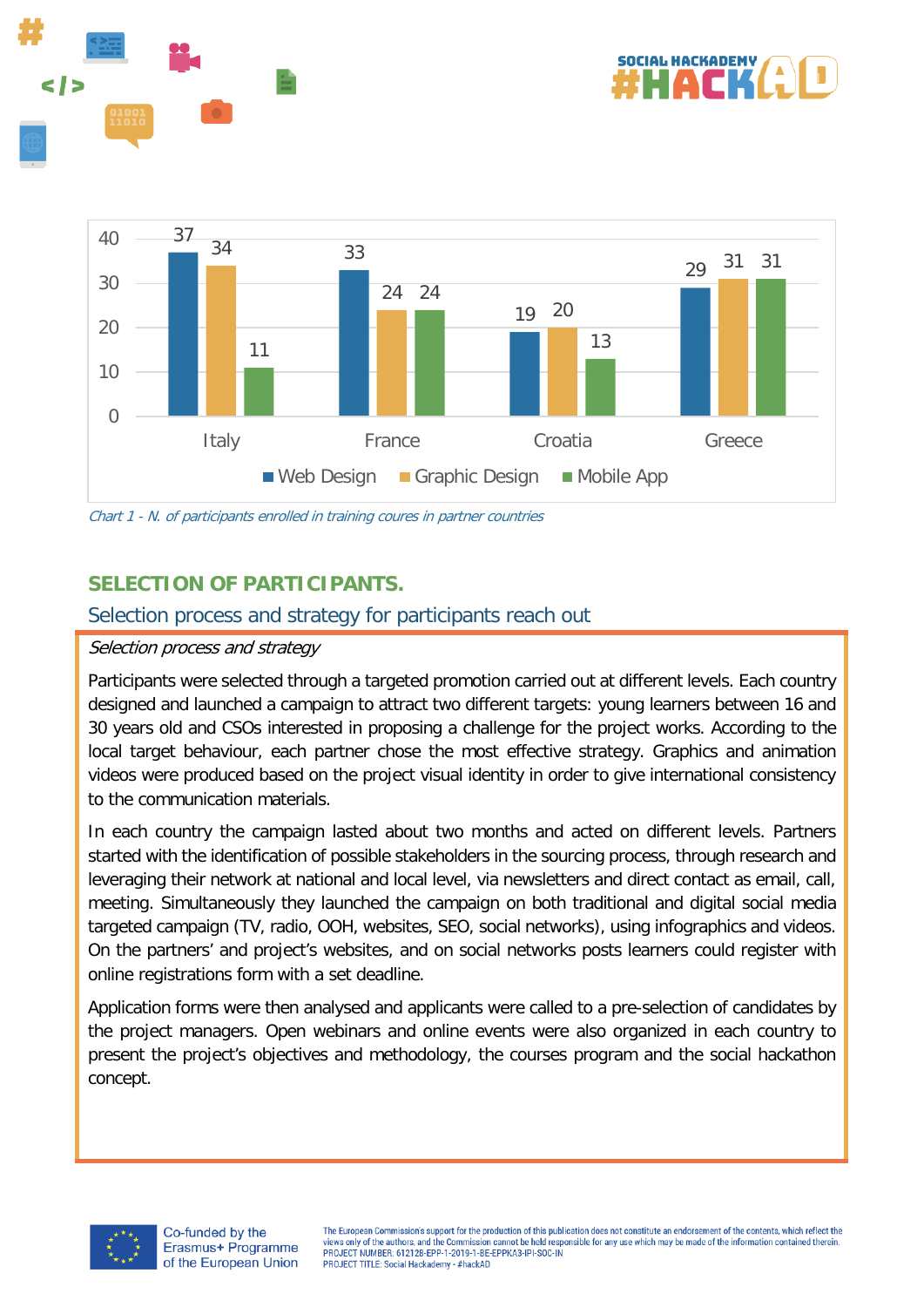



#### Youth and disadvantaged categories reach out

Innovative learners sourcing strategy was carried out by leveraging and mobilising the ecosystems of committed local partners, associations and structures under common law as the following: schools, local youth associations, state organisations and NGOs dedicated to the socio-professional integration of young people, national agency for jobseekers, agencies for adult vocational training, neighbourhood residents, mutual aid networks. This sourcing strategy was effective in reaching NEET and young people in different situations of disadvantage, among them students living in remote areas and people with different kind of disabilities.

Participants were attracted through social media, television and radio appearances, website posts and direct contact with potential participants or organizations that could send them. All of the participants had to fill out the application form in which they had to state what type of disadvantage, if any, they have as defined in the [Inclusion and Diversity strategy](https://www.salto-youth.net/downloads/4-17-4177/InclusionAndDiversityStrategy.pdf) of the Erasmus+ and European Solidarity Corps, and based on that, the ones with disadvantaged background had priority to ones that didn't have any.

Local CSOs active in different social related fields were contacted directly and targeted with the social media campaign. The organizations actively responded and participated to the training courses presenting their needs and challenges to be analysed and solved in the project works. Other CSOs representatives also took part to social hackathon, but this time they were recruited at all levels: National, International and local level. Local government institutions were also noticed about the activities and involved in their promotion.

From the chart below, it is clear how the most common barriers among those who have finally enrolled in the training courses had some type of economic barriers (eg. in Croatia 63% of young people were long-term unemployed), educational difficulties (eg. in France 20 participants had not obtained neither a school diploma nor a vocational qualification or geographical barriers (with 21 participants coming from rural areas or isolated neighbourhoods).



Chart 2 - Number and type of disadvantages faced by the young people enrolled in the courses



Co-funded by the Erasmus+ Programme of the European Union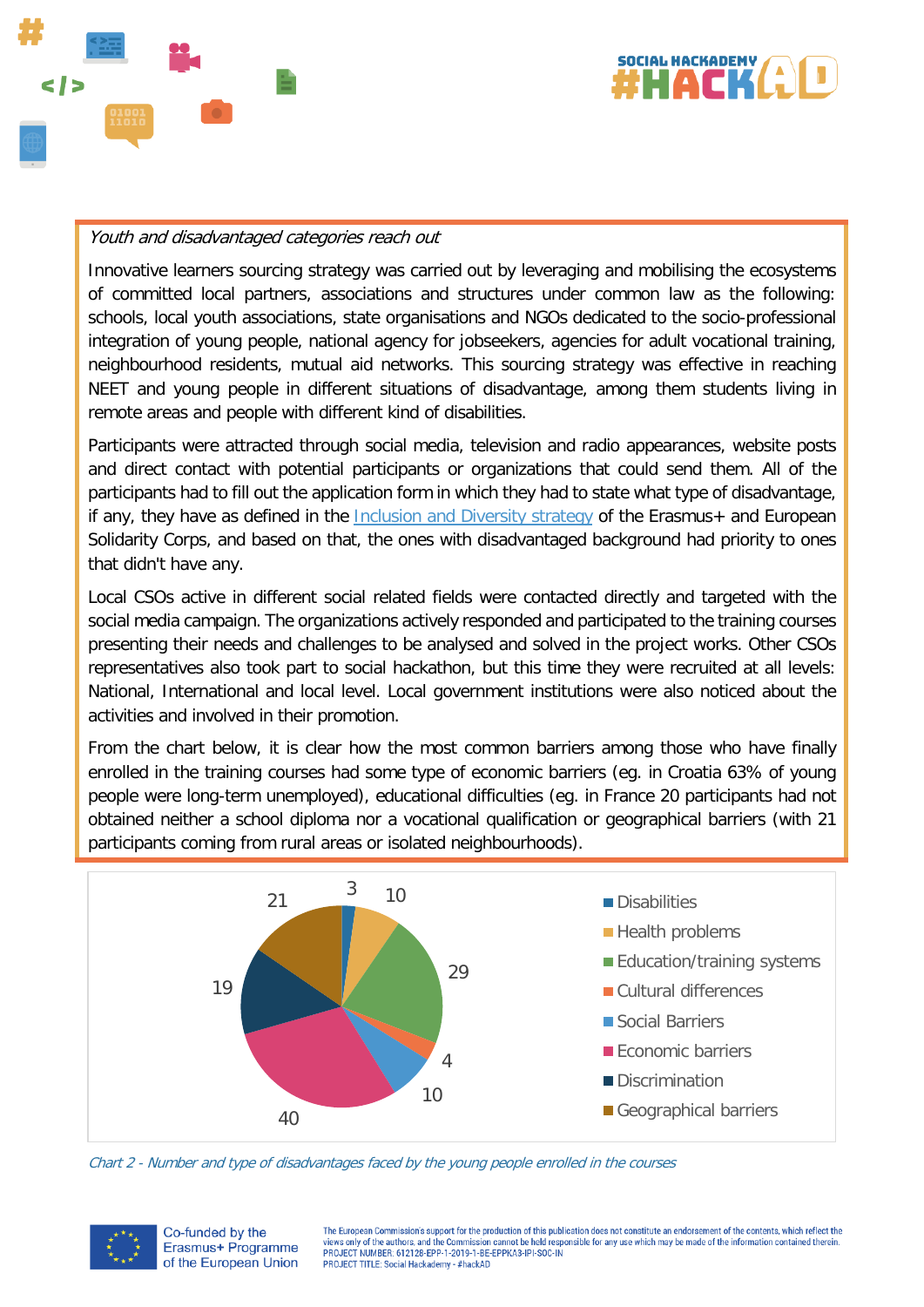



# <span id="page-5-0"></span>**TRAINING OF YOUNG PEOPLE.**

#### <span id="page-5-1"></span>Process, methods and results

#### Process

Once the recruitment was complete, all learners and CSOs representatives met with the trainers in a plenary session where the activities' organizers introduced the training contents and process, and the social hackathon final event. All learners were invited to take part to the final social hackathon to be able to receive a participation certificate.

The first part of the course was dedicated to an introduction to the 17 SDGs and to digital skills theory. The trainer provided tools and guidelines about his/her digital competence and explained the process of application in the context of a social need or challenge.

The next step was that of introducing the Social Hackademy methodology and the selected CSOs with their mission, projects, activities and services. Learners then identified with them their challenges and needs which would become the bases for the project works. At this point the students were divided in groups and to each group was assigned one CSO project work. Based on the needs and challenges of the CSOs, learners had to start looking for shape a strategy and find digital solutions. With a learning-by-doing approach guided step by step by the trainers, once the strategy was identified, the learners started applying the digital competences acquired and producing tools prototypes.

#### **Methods**

Learning-by-doing and problem-solving methods were largely applied as they revealed to be the most engaging ones. Small groups practice helped fostering the creation of particularly productive learning levels, in which gamification, peer education and participatory approaches sustained processes of co-creation, visual thinking strategies and project-based learning. Design thinking and human centred processes were taught and applied to the definition of strategies and search of digital solutions effective for the identified needs. Moreover, the use of a series of open-source software and online boards for visual collaboration insured an inclusive approach. This also helped sustaining the full on-line based education or blended, imposed by the Covid19 restrictions.

#### Results

Part of the students participated to more than one course, supporting the development of interdisciplinary project works. Especially for graphic and web design courses it was possible to align the project works and reach a co-created result.

Overall project work results were very good and the participating CSOs were satisfied both about the process and the produced products and ideas. Most of the CSOs used the produced digital tools after the end of the course, or further developed the ideas and prototypes formulated during the project works. This is particularly true for graphic and web design as the developed products were ready to be put online and used for CSOs communication purposes.

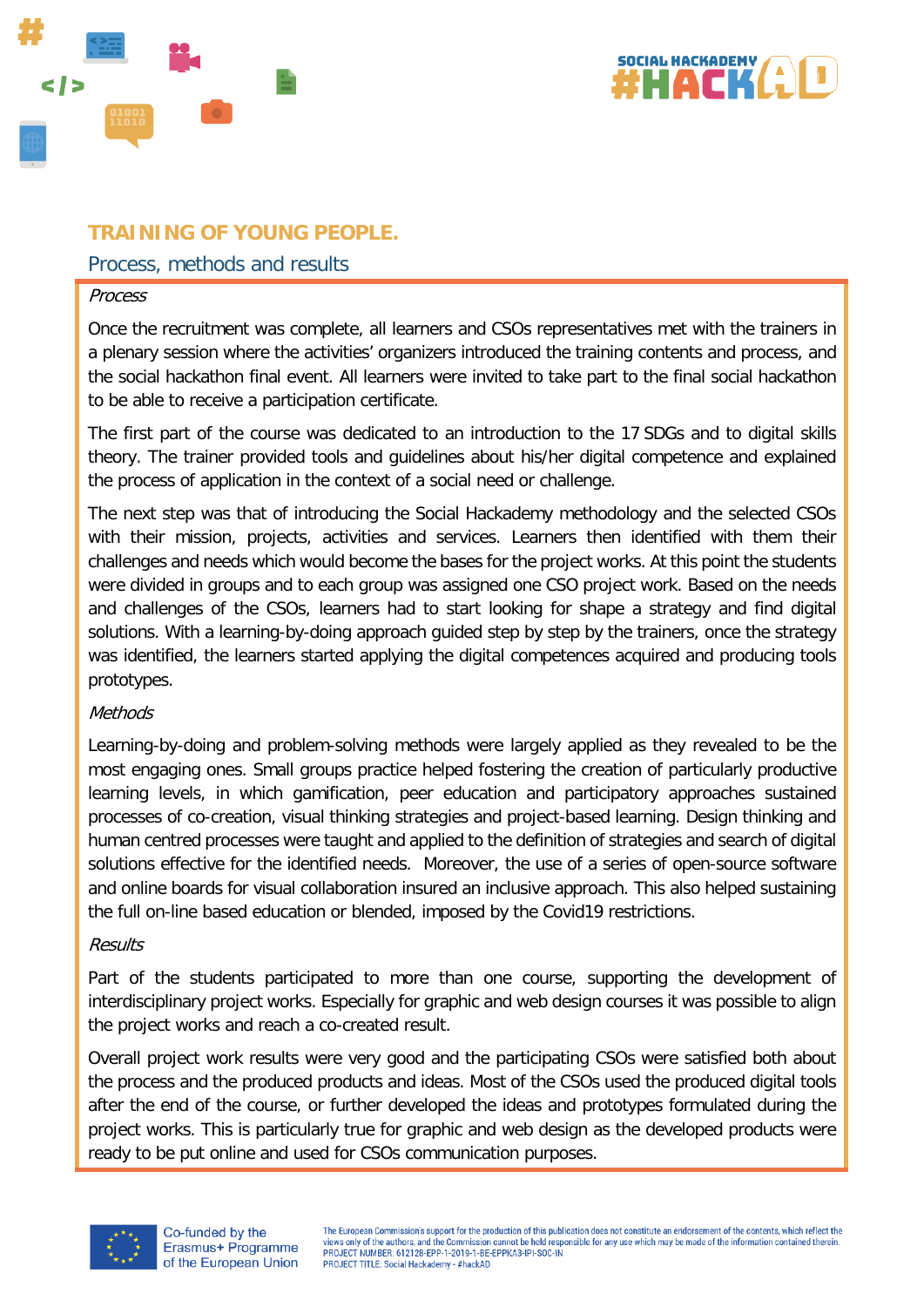



The transgenerational, cross-field and multidisciplinary character of this co-creation process produces a very good impact on both young learners and adult participants from CSOs, boosting a wider and open minded approach to the world around them, boosting, understanding of processes, sustainability and mutual learning.

Each partner agreed with representatives of CSOs and the young participants to the Social Hackademy that all the solutions could be further developed in the Social Hackademy Labs, created in each partner countries, adding more features to the solutions where there is need for them.

Here below, we present a gallery of the digital solutions co-created by the participants at the Social Hackademy Labs in the different countries:





Co-funded by the Erasmus+ Programme of the European Union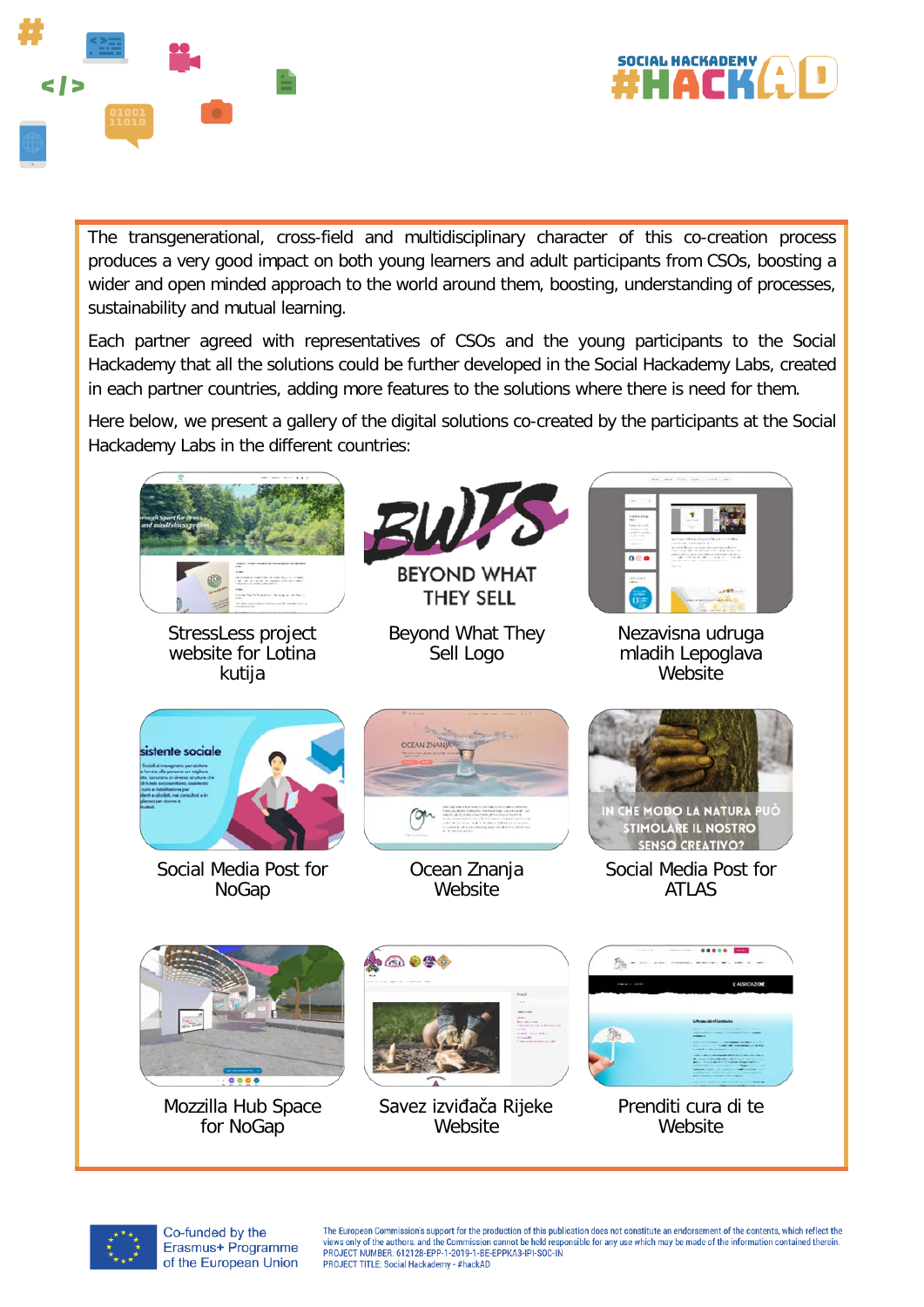



# <span id="page-7-0"></span>**ORGANISATION OF THE SOCIAL HACKATHONS.**

#### <span id="page-7-1"></span>Participants' recruitment and community involvement

#### Participants' recruitment process

The Social Hackathon was also promoted with a communication campaign on social networks and through other networks and media channels. The campaign ran during the training courses and targeted 3 different groups: young people looking for fun and an opportunity to acquire news skills; digital experts to become member of the hackers' teams; CSOs and individuals with an idea or a project to propose ("solution givers") and active in the different topic areas included in the SDGs. The first call launched was the "call for ideas/solutions", based on which the hackathon's 4 challenges were also identified. The call for trainers and participants was launched right after. Most of the hackathon's young participants came from the Social Hackademy experience and had medium and medium-law digital skills. Other school students and young people passionate about digital technology participated widening the number of team members. The balance between digital experts and CSOs representative participants in the teams was quite stable in all countries, with about 5 young members, 1 team manager and 1 CSO representative. Even if in all countries feedback from participants showed that a stronger presence of digital expert could help developing more complete projects and young people learn more, the transgenerational, cross-field and multidisciplinary collaboration was overall successful.



Figure 1 - Post for the promotion of Hackathon in HR Figure 2 - Hackathon's promotional banner in IT



Co-funded by the Erasmus+ Programme of the European Union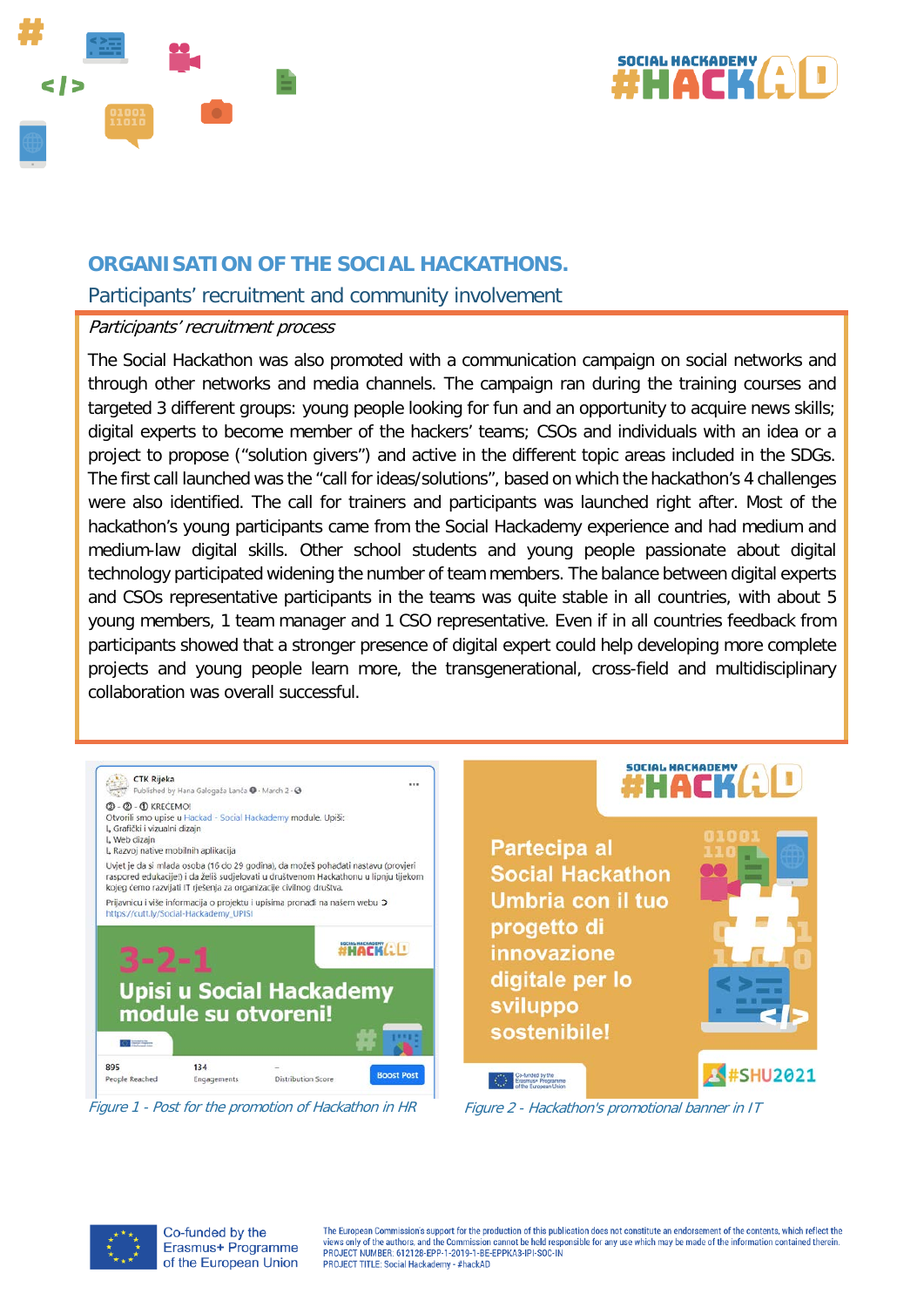



#### Community involvement and local and national level

4 CSOs were selected based on the basis of their involvement in local ecosystems, their needs, availability of participating to the event and adherence of their activities to the 17 SDGs. In some countries, even if working in social fields related to the SDGs, some CSOs representatives didn't know about them, therefore they valued very much the experience as they came out of it with full knowledge about the UN goals, how they're directly linked with local grassroot activities. The hackathon was organized in collaboration with local entities, while pre and after-event communication also reached National level in some countries. In Italy the collaboration extended to FAO (World Food and Agriculture Organization, UN) which was part of the challenges definition, focusing on food, waste, circular economy and awareness raising about these topics.

In some countries the social hackathon event included side event activities which ran before, during and after the teams 48h work to produce the digital solutions. The activities all focusing on raising awareness about the SDGs and also to promote local entities producing social impact through digital technology, target all generations.

Listed below start, end date and venue of all the National Hackathons:

- ITALY  $1^{\text{st}}$  July 4<sup>th</sup> July 2021 at Colfiorito, in the town school building;
- CROATIA  $10^{th}$   $13^{th}$  June 2021, CTK Office in Rijeka;
- GREECE  $6<sup>th</sup> 8<sup>th</sup>$  September 2021, HOU Campus;
- FRANCE  $31^{st}$  May  $21^{st}$  June, Halle Tropisme, Montpellier.

The piloting guidelines were very detailed, but flexibility was allowed to adapt to each context and situation. Due to the Covid19 restrictions, hackathon has to be organized in shorter time compared to what was planned. For example, in Greece the hackathon had to be moved from June/July to September.

The methodology as well as the Social Hackathon piloting guidelines proved to be very constructive in setting up the hackathon, providing a very good tool to meet the strategy and coordination specifications: from the selection of the venue, the challenges and solutions identification, the team structure, to the product and prototypes development process.

<span id="page-8-0"></span>Some challenges were found in applying the methodology in the training and during the 48h hackathon. More detailed guidelines should be given in this guide to ease trainers and team managers in the involvement process of participants in the development process of the solution, from the needs analysis, to the strategy definition, until the product or prototype development.

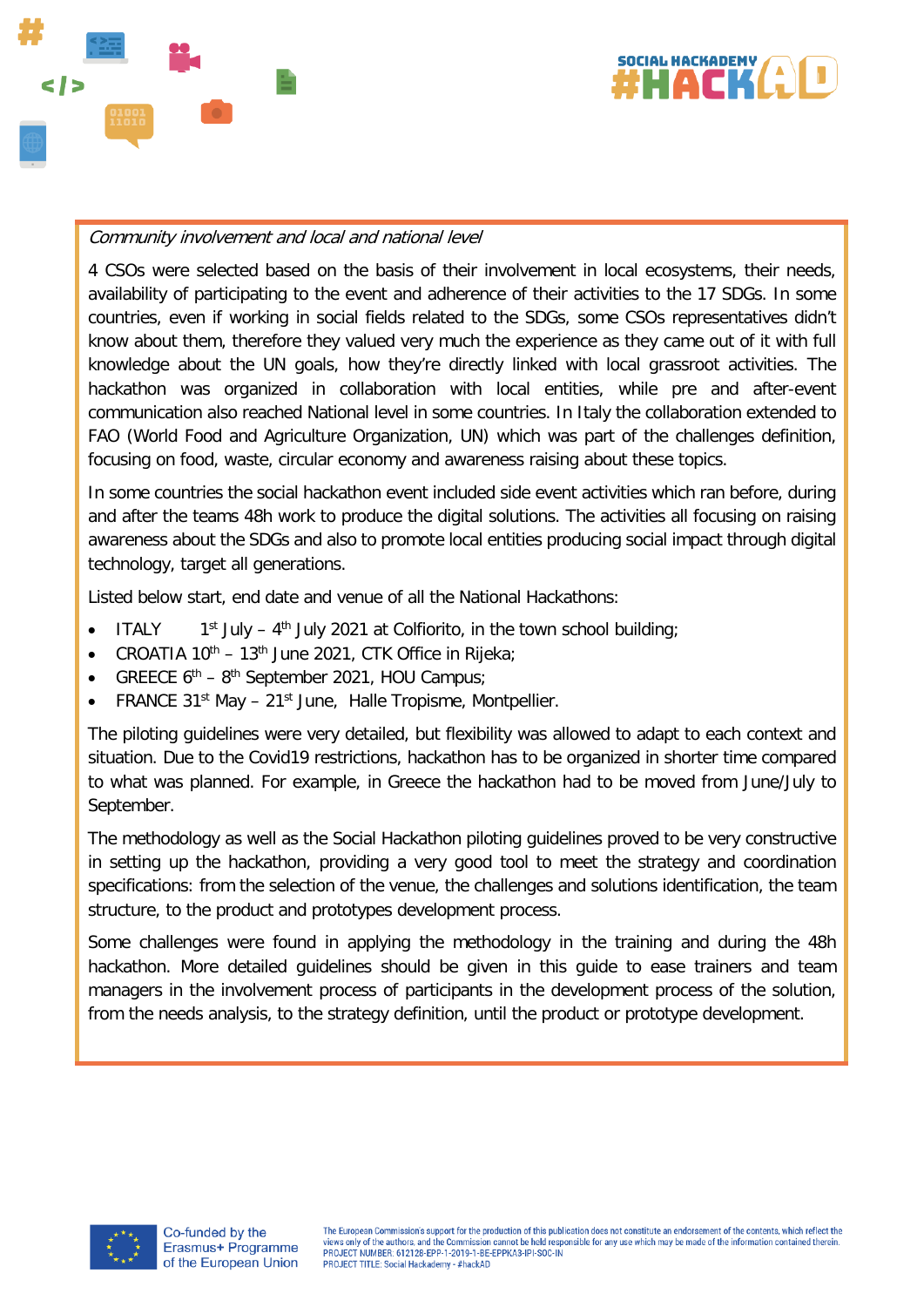



# **CHALLENGES AND SOLUTIONS**

<span id="page-9-0"></span>4 partner countries' challenges, solutions and winners

Each country identified 4 challenges. Here listed the challagnes for each country.

ITALY

Challenge 1: #Zerohunger (SDG n.2)

Solutions:

1.FaOH - An APP to respond to urgent help requests from areas of hunger crisis through the collaboration with on ground NGOs. The tool uses Google Maps to identify and monitor locations with hunger emergency crisis using FAO's data.

2.Alimenta - Alimenta, is a gamification project which targets the online game players' community all around the world. The concept consists in an online game which engages young game players with information and activities on different issues in developing countries, providing education, fund and boosting creativity to find solutions. Using data from FAO the gamification app creates virtual scenarios based the real world and real situation of different regions. Through the app players can provide solutions and at the same time also make donations.

Challenge 2: #Zerowaste (SDG n.12)

Solution:

1.Just in time - The project consists in an APP which aims to create a collaboration between consumers and market places to avoid food waste. The app records the expiration date of food products through the scan of a QR code on the packaging, and then notifies people when the products is close its expiration.

Challenge 3: #Zeroimpact (SDG n.15)

Solution:

1.Circular Colfiorito - The project objective is to showcase and promote the local transition to a circular economy. It consists in a website format aiming to showcase local examples of circular economy pioneers, already involved and active in the transformation of the economy. Through multimedia storytelling, including video stories, interviews, gamification & creative data visualisation,

Challenge 4: #Zeroignorance (SDG n.4)

Solutions:

1.Zig4All - A web platform designed to include different kind of digital creative materials to disseminate and raise awareness about the challenges of today's world. The scope is to stimulate conversations and exchange by translating the real community into a virtual one using web blogs, social networks, gamification and mixed reality.

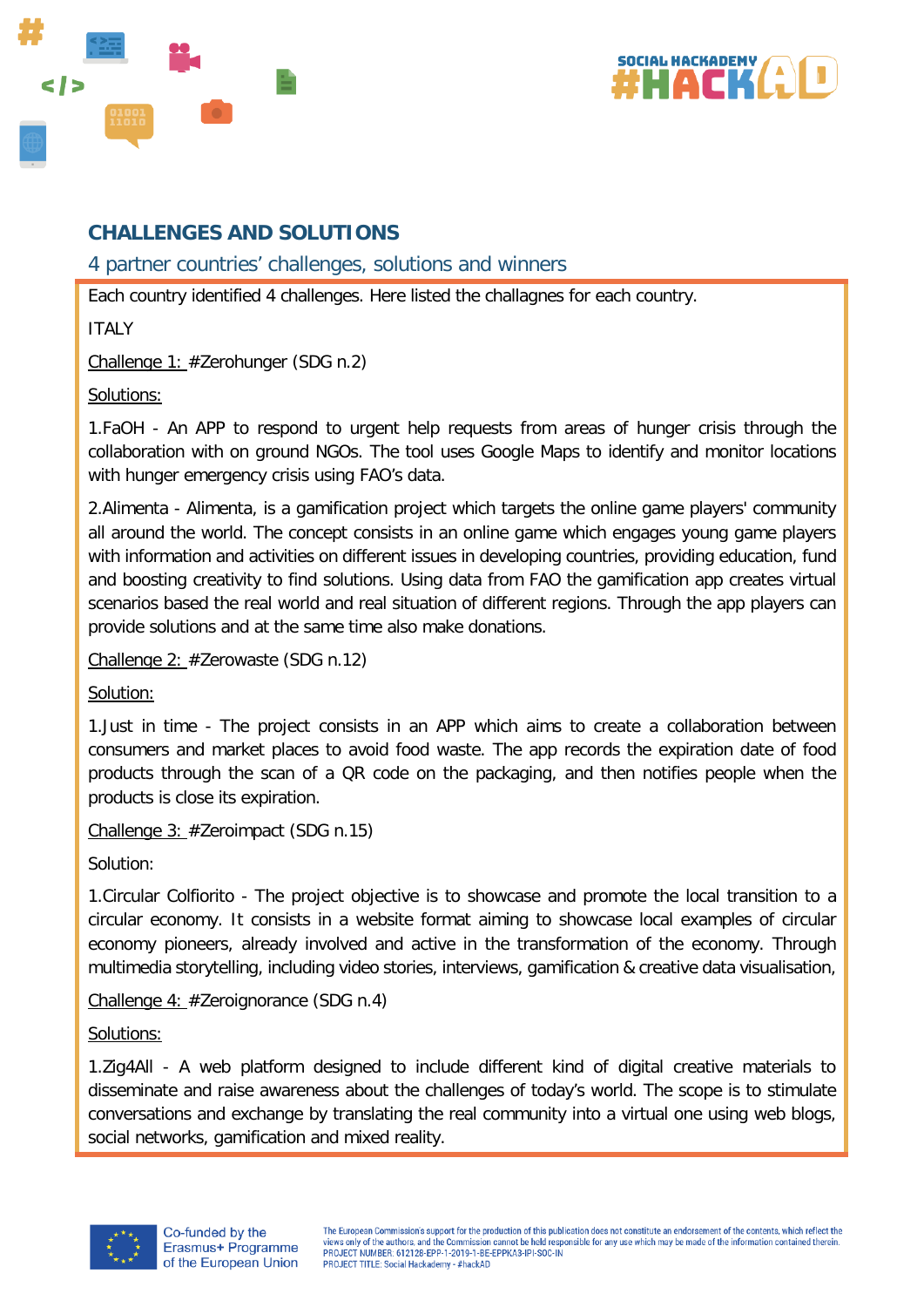



2.Lapis Stories - The web platform is designed to engage with people in a bottom-up process aiming to create a better world for youth. Going beyond the cold numbers of statistics, through storytelling and a pedagogical approach, the platform will showcase stories of success with stories of human rights denial in the poorest areas of the world.

**1st awarded project:** Alimenta.

#### CROATIA

Challenge 1: A healthy mind in a healthy (SDG n.3)

Solutions:

1.Fenix App – mobile app to help people with mood disorders track their moods

2.Scout Games App – web app to promote spending time in fresh air and physical well-being

Challenge 2: Knowledge is power (SDG n.4)

Solution:

1.MemoRI mobile game – mobile version of the memory (connect 2 associated cards) game which will be used as digital fundraising game for funding education and science

Challenge 3: Love and do what you like (SDG n.8)

**Solutions** 

1.Aunts Storytellers – mobile app which will help organize volunteers who tell children's stories to patients in Rijeka's children's hospital

2.Akcija za 5! – promotional materials to engage youth to participate in the project which connects them with local authorities in creation of projects that benefit local society

Challenge 4: Peace, brother! (SDG n.16)

1.Peace award "Krunoslav Sukić" website – website to ease the process of nominations, showcasing previous winners and informing the public about the importance of peace and non-violence.

**1st awarded project:** Fenix App.

**GREECE** 

Challenge 1: Visualization of data on surplus drugs in Greece (SDG n.3)

1. MedFind- A website has been created to display medical data on a geographical map of Greece.

Challenge 2: Emotional intelligence, transformational leadership and workplace prosperity (SDGS n. 4 and 8)

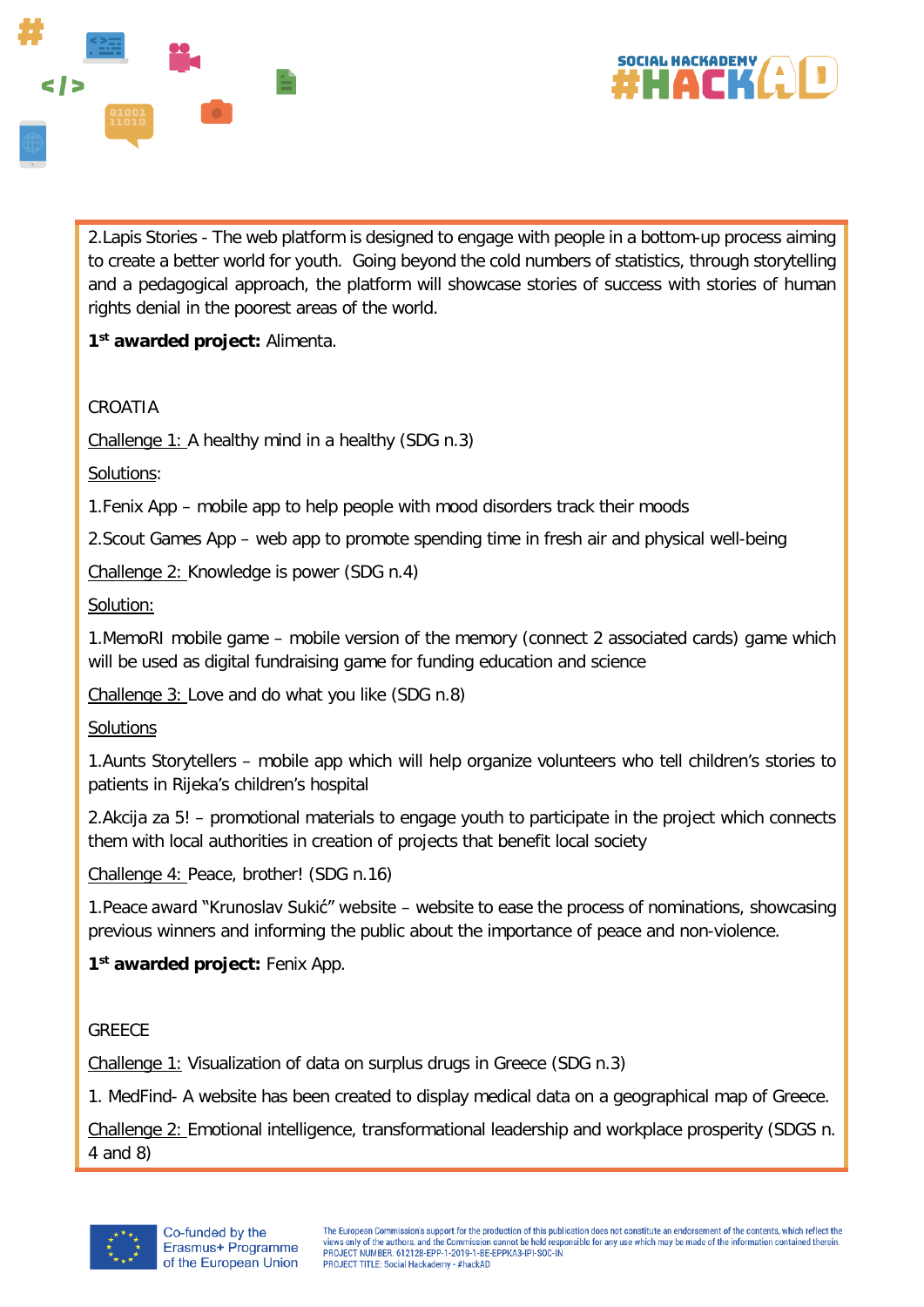



1.EMo-Gen - The proposed solution created a website with a questionnaire related to emotional intelligence.

2.QuestionMark - A WordPress with a free add-on questionnaire plugin/tool was used to design the questionnaire.

Challenge 3: Natural Biodiversity (SDG n.15)

1.ClimAP - The team created an application to help the environmental problem caused by weeds destroying the local flora. The application has three main dimensions.

2.BioWeb. A web site that used Google Maps and allows the user to tag locations and add metadata relating to the bromo tree, level of risk, type of infestation. It also allows connection to social media apps.

Challenge 4: Waste Management (SDG n.12)

1.Poll-App: A mobile application was created by the team. The main aim of the team was to create a fast and effective way to report a source of pollution. Through the application a user can take some photos of the polluted place, add some description and post in various social media and/or sent it by email. The location (longitude, latitude) and the date are also attached to the post.

#### **1st Award project:** ClimAP.

#### FRANCE

Challenge 1: The professionalization of young artists (SDGS n. 4 and 8)

Solution: Creation of a community app for project participants that can connect young artists and established artists to promote peer to-peer transmission and enrich the proposed support method.

Challenge 2: Connecting new and new arrivals to fight against the isolation of foreign people (SDGs n. 10 e 16)

Solution: The main goal of the federation of international associations Yeobi is to promote the inclusion of newcomers in cities and to allow them to discover common passions between them and the locals. The solution is the creation of a web-app that will allow newcomers to Montpellier to meet and create friendships through thematic walks in the city and hikes in the region.

Challenge 3: #Je suis (SDG n.4)

Solution: a website to regulate information on actions carried out by the association, to provide a directory of supporting structures (legal and psychosocial, medical) and to present the association. The website is also linked to social network pages.

Challenge 4: Feminist Surge (SDG n.5)

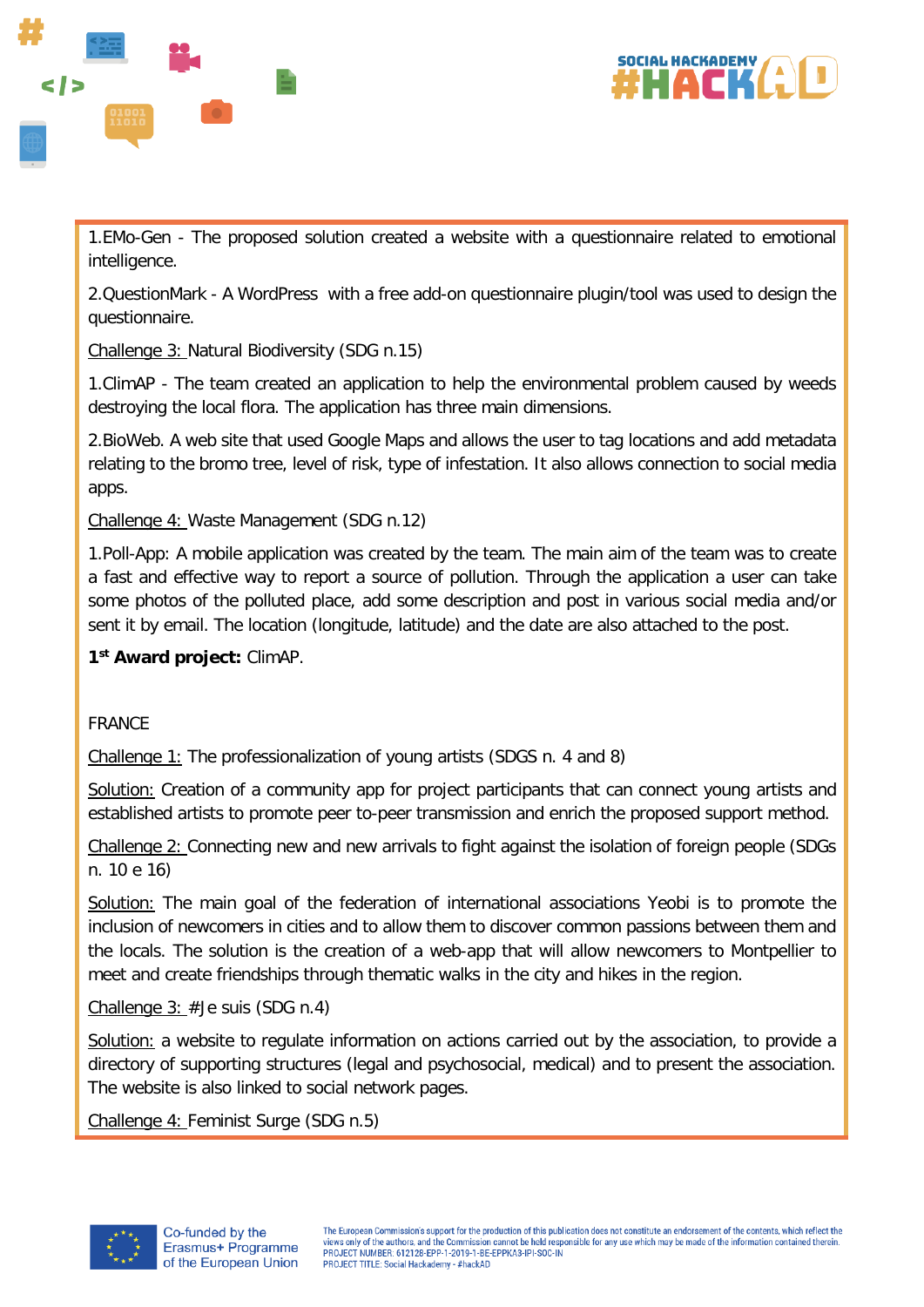



Solution: an information and capitalisation website for local support and assistance relays and solutions, which would be easy to use and replicable for all local associations.

**1st Award project:** Feminist Surge.

**International winner:** Alimenta (Italian Social Hackathon Umbria, Challenge 1: #Zerohunger)

# <span id="page-12-0"></span>Adaptability, transferability, exploitation, openness and further development and sustainability of the solutions

Some solutions were designed to be scaled up or transferred to different contexts, like small communities or organizations similar to the ones they were created for. Transferability and adaptability were among the evaluation criteria used by the jury.

Some have been created specifically for the needs of the organizations represented in the teams and are not very likely to be exploited by other organizations. Although, they have the potential to be further developed and exploited within the contexts they were thought for.

Some solutions were presented in the form of a structured project, complete with needs and target analysis, financial and sustainability plan, description of the tool and their functions. Most of the teams developed some of the digital tools included in the project: the home page of a web platform, the visual identity of the product, social networks pages, mobile app or game graphic prototypes.

Each partner agreed with the team members that all the solutions could be further developed in the Social Hackademy Labs, created in each partner countries, adding more features to the solutions where there is need for them.

Young hackers involved in the Social Hackademy and Social Hackathon will be encouraged to cocreate more solutions useful for the community and in collaboration with CSOs.

The solutions proposed to the challenges also had different levels of sustainability, which was another evaluation criteria used by the jury.

Partner countries, in particular Italy, Greece and Croatia stated that after the 2021 event they have mobilized their resources to replicate the event in 2022. As the local impact and the community response was very positive, some of the partners already have set the basis for the next event and are planning to make it an annual activity.

In particular in Italy, where EGInA has organized the event for already 5 years, it was possible to attract high level international partners for the local event. This gave the social hackathon good national resonance and provided the best awarded teams with quality chances of a follow up, visibility and dissemination of their idea. Three solutions were presented to a team of representative of FAO, which took part both to the event organization in the definition of the challenges and to the jury. Two other solutions won other special prizes: the first is provided by a social promotion association and network, NeXT Economia which offered the tame a training in social business through which the idea proposed to the hackathon could be further developed and connected within

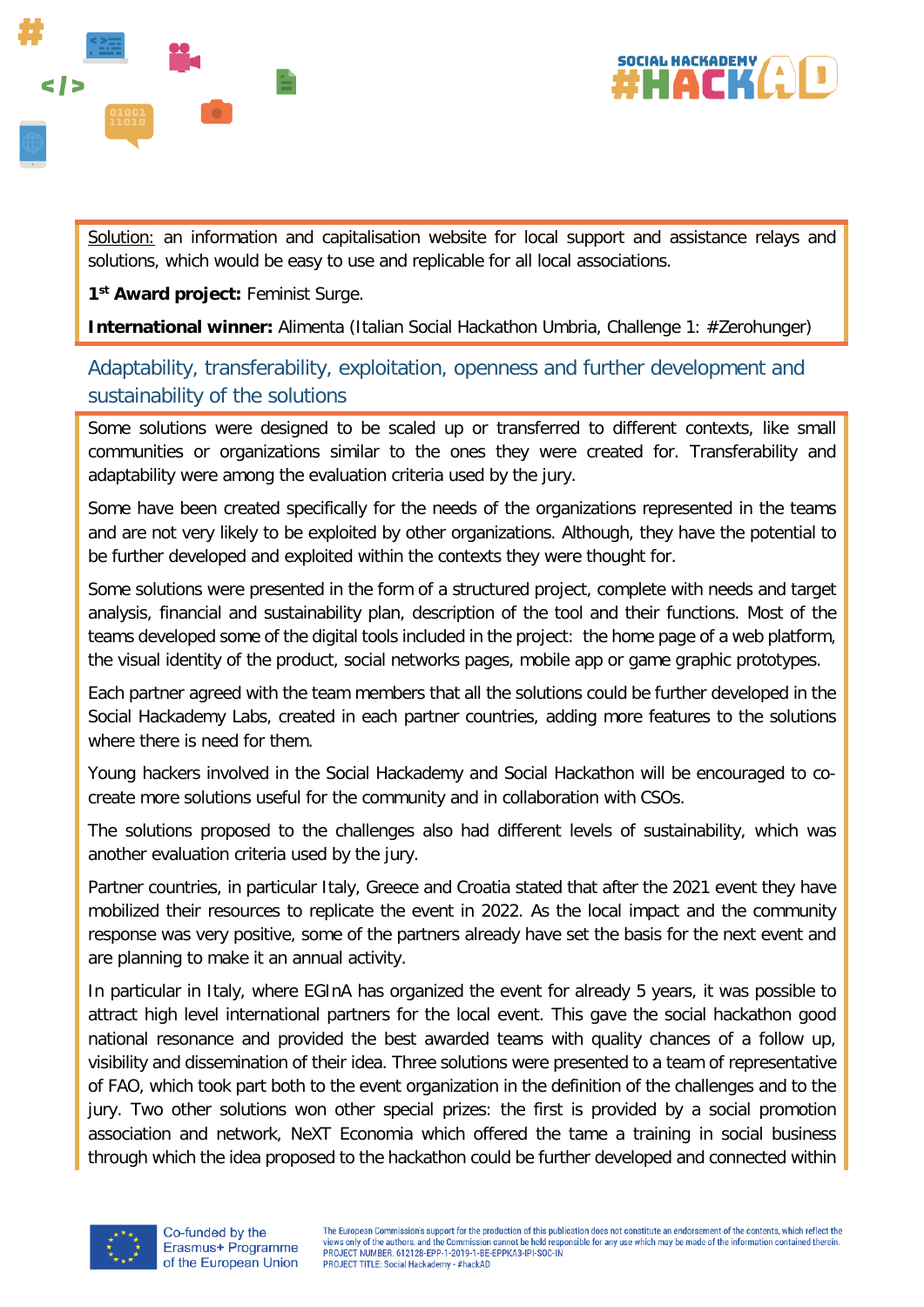



their network; the second was provided by DigiEduHack, and gave the team the chance to participate to a new digital challenge, this time at a European level.

The Greek partner HOU has decided to organize the Social Hackathon annually and has already started discussing the challenges' theme of the 2022 HOU Social Hackathon, which will probably be STEAM Technology. There's a chance that the event could be linked to the institutions' annual Educational Conference. The activity will benefit of the tools developed within HackAD project, as the methodology and train of trainers and facilitators guidelines. Moreover, different CSOs recognized the potential of some of the proposed solutions and showed interest in implementing them, even mixing different solutions features. HOU is now in the process of signing an MOU with the four CSOs that participated in the hackathon for further promoting and developing solutions related to the SDGs topics.

Overall, the sustainability element of the social hackathon can be seen in the involvement of young people in the verge of social exclusion which through a training on digital competences, collaboration processes in a mixed context, had the chance to improve their digital and soft skills, to know more about global objectives and civil society needs and processes, and feel protagonist of change cocreating solutions to real problems. Raising the sense of capacity to contribute to society and to themselves, is a key to the empowerment of youth, especially for the marginalized ones.

In all the four countries, project partners, organizers and participants all stated that the Social Hackathon was not just about the solutions developed, but more about the people. Networking, making friends with same or different passions, and learn how to make the most of everyone competences, is the real acquired value.

<span id="page-13-0"></span>Visibility, dissemination and networking will give the Social Hackathon and the produced solutions the chance to reach a wider range of people, organizations and institutions. This could potentially lead to find way of application of the projects, with the organizations or through investments. Moreover, it will open the doors to further collaborations for new activities using the Social Hakcademy and Hackathon methodology and guidelines.

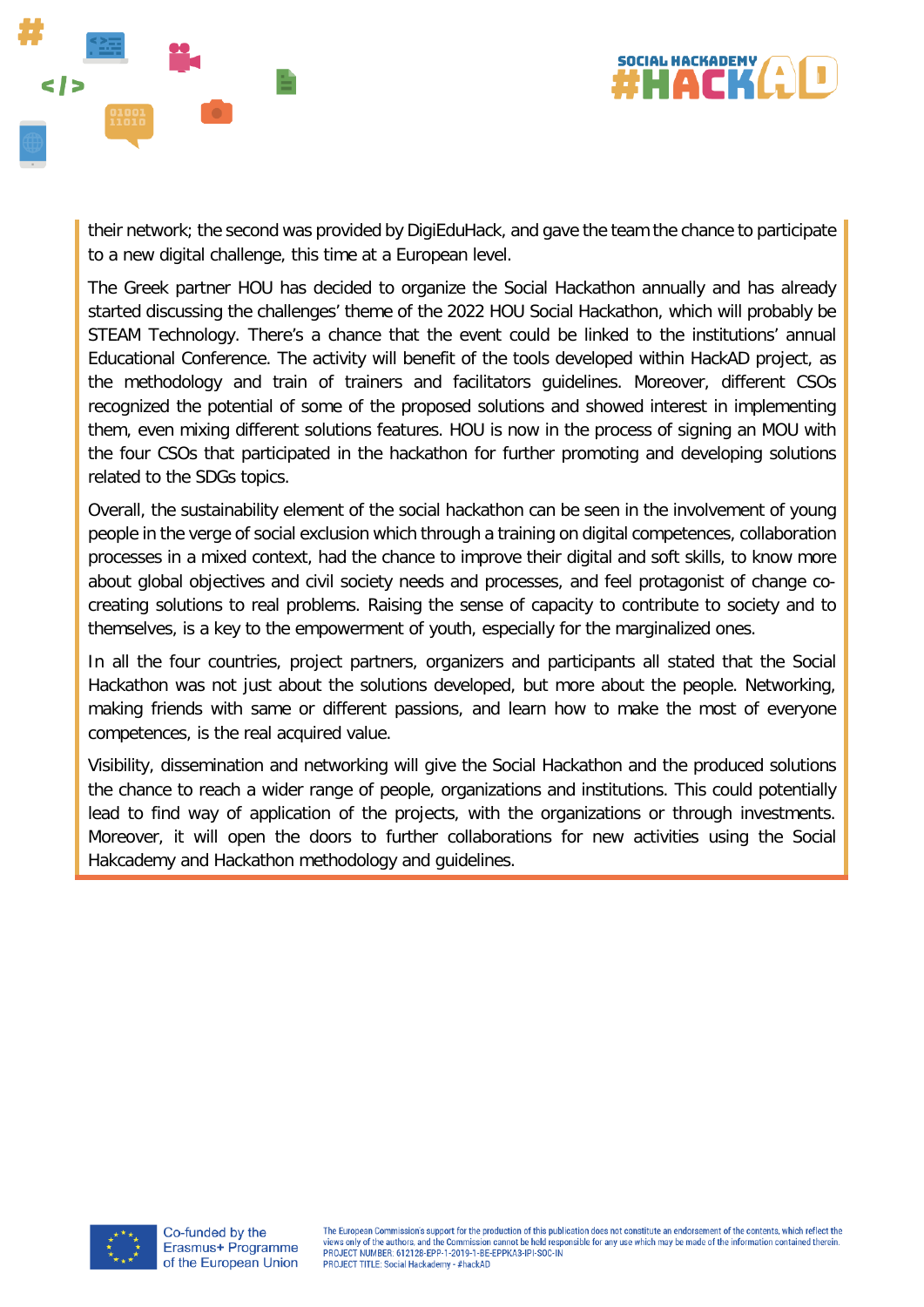



# **The evaluation from the target groups**

# <span id="page-14-0"></span>**YOUNG PEOPLE PARTICIPANTS ANALYSIS AND EVALUATION**

## <span id="page-14-1"></span>**Social Hackademy Labs**

The Social Hackademy training courses had a higher female participation (55% overall, with over 60% in Croatia) among young learners, showing there's a high interest in both digital technologies and social change in this target group. NEET involvement was various in each country as the course and event promotion approach was different for each partner. Some country involved people with physical and cognitive disabilities, others targeted young people from areas with low digitalization and a small number of refugees were also enrolled. The high presence of these young people categories also led to the fact that a good number of the developed projects focused on the topics of inclusion and gender equality, and this is true for the hackathon event's side activities too.

In all the countries the highest number of enrolled people chose Web Design. Graphic Design was also successful, while a significantly lower number of learners chose the Mobile App course. The reason for this is obviously that Mobile App course requires much higher digital skills from the beginning and this was clearly communicated during the training promotion.

Demographics and expertise level was diverse. Expertise, age and provenience of participants coming from the CSOs worlds was overall older, with good knowledge of the social sector and low experience about digital technology tools.

The majority of the participants were between 20 and 30 years old, constituting about the 70% of the learners' total number in all countries, with just a 30% of participants below 20 years old.

Learners came from different places within the regional area, allowing young people from more remote areas to participate. The level of expertise about digital technology was medium-low and part of the learners already had been involved in activities in the social sector.

About 40% of the participants were students, mostly university students as can be deduced also by their age. About 40% of the learners were unemployed, with a very hight percentage in both Greece and France (60%). 20% were employed or with very low income.

These numbers show that highly educated people are the ones mostly interested in the improvement of their skills and understand the need of good digital competences, knowledge about the social sector and how to produce sustainability.

Many participants evaluated the training as "very satisfying" and above their expectations, while most of participants defined it "satisfying". All the learners felt their competences improved, both the ones with law and medium level familiarity with the topics. Besides the digital technical skills, they also underlined that the project work methodology helped them understand the design process of a project and how think outside the box. They enjoyed and found useful the co-creation approach

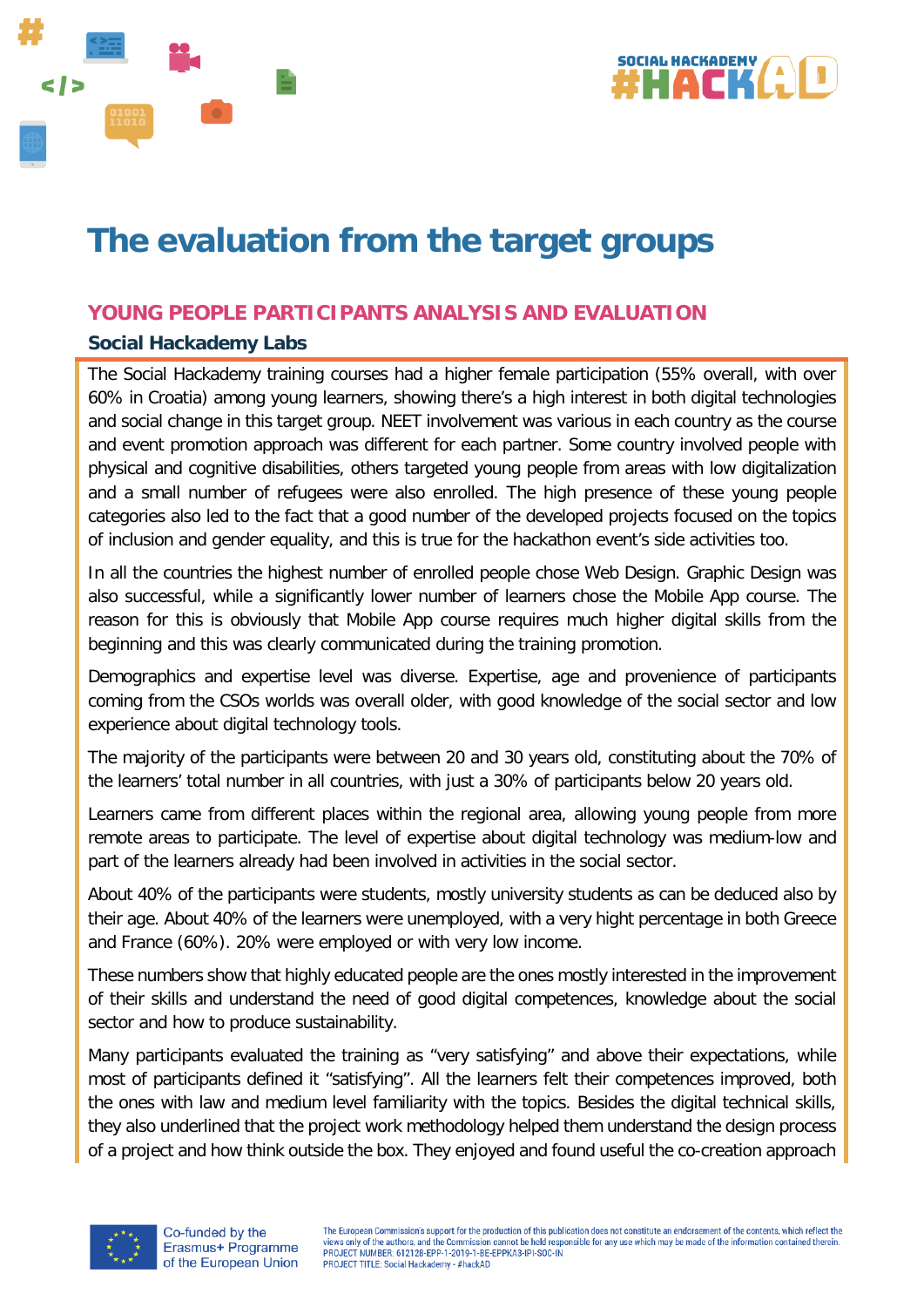



which allowed them to compare and connect with different people, ages and backgrounds. Moreover, they found exciting working on real projects because they felt they actually produced concrete results. Their knowledge about the SDGs was very law before the training, therefore the goals of raising awareness among youth about this topic was widely reached. Overall, most of them found they acquired a series of skills of very useful and spendable in their job or to find a job.

In all the countries learners stated that a blended course allowing them to meet their peers at a certain point of the program, and to have face-to-face lessons at least during the project works, would have eased the learning process and the projects results. They also commented that they felt that courses could have lasted longer or at least extended the practical exercise phase.

According to the learners the digital platform developed for their interaction and project works sharing could be improved simplifying some features.



# **Participants' Gender & Age**

# **Participants' employment situation**





Co-funded by the Erasmus+ Programme of the European Union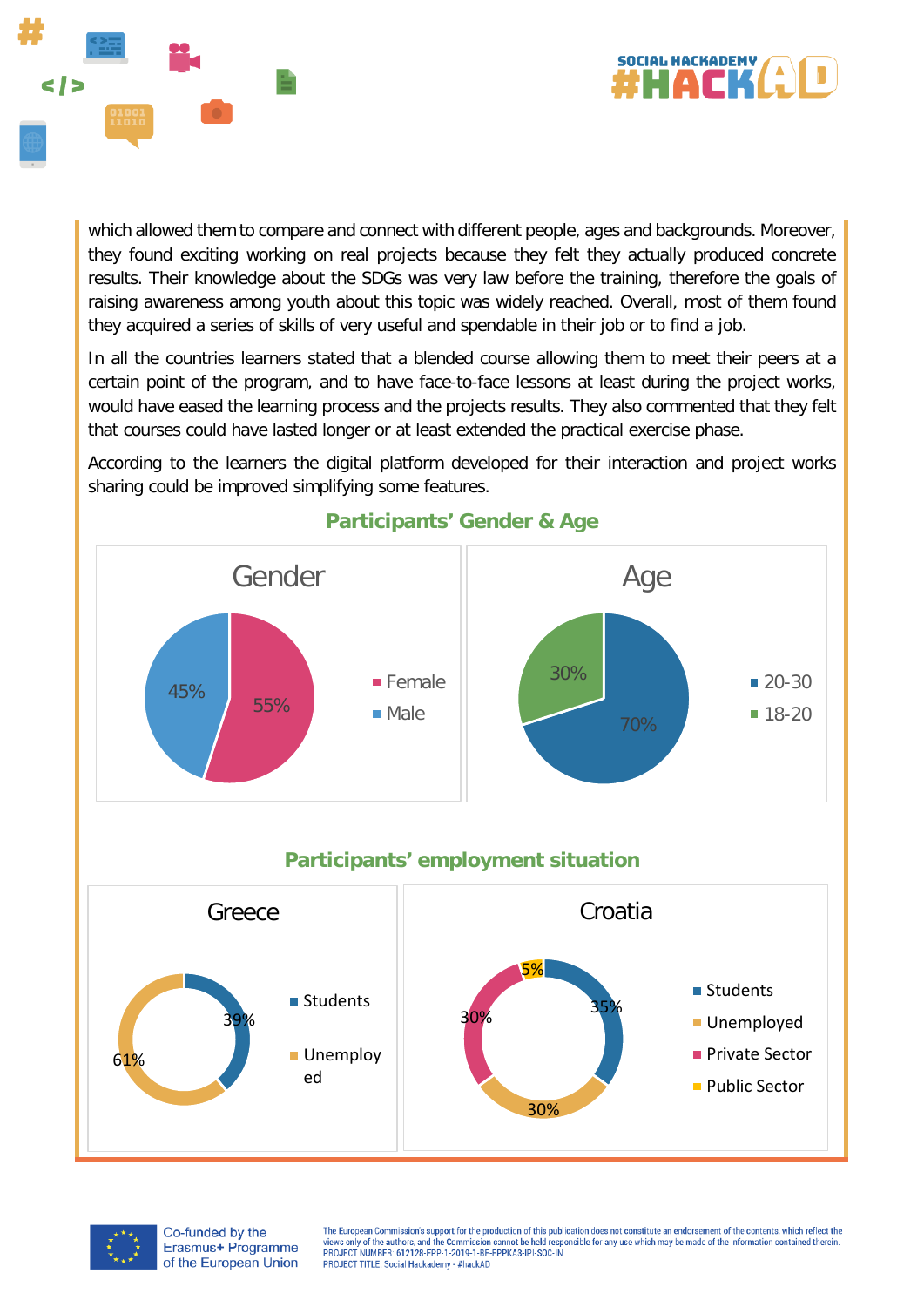





## <span id="page-16-0"></span>**Social Hackathon**

Overall, the event was a success and had high participation. Each partner country had about 150 participants.

Social Hackathon participants where overall very enthusiastic about the experience, particularly they enjoyed meeting new people with similar interests, and the transgenerational, cross-field and multidisciplinary character of the team collaboration. All the team members actively participated to the co-creation process and team work. There weren't particular complains from the team managers about the members' participation.

People with different age, background, field and level of expertise had the chance to take part or assist to the participative co-creation process, and take part to interesting side activities which approached the SDGs' topics in different ways: talks and round tables involving private, public and third sector, activities for kids, digital technology tools experiencing (VR, AR installations, drones etc.)

As for the Social Hackademy learners also the Hackathon participants were mostly between 20 and 30 years old. Between the target groups the highest participation was among university students, then just graduated students, followed by young unemployed people and employed in the private sector. A very small percentage of participants were employed in the social sector.

Most of the hackathon participants came from the Social Hackademy experience and had mediumlow digital skills.

Regarding the competing teams' composition, the balance between digital experts and CSOs representatives was quite stable in all countries, and their collaboration was reported as successful. Although in some countries, feedback from participants showed that a stronger presence of digital experts could help developing and that more time should be given to the teams to meet before the event. These two factors would have allowed the teams develop more complete project, and to the

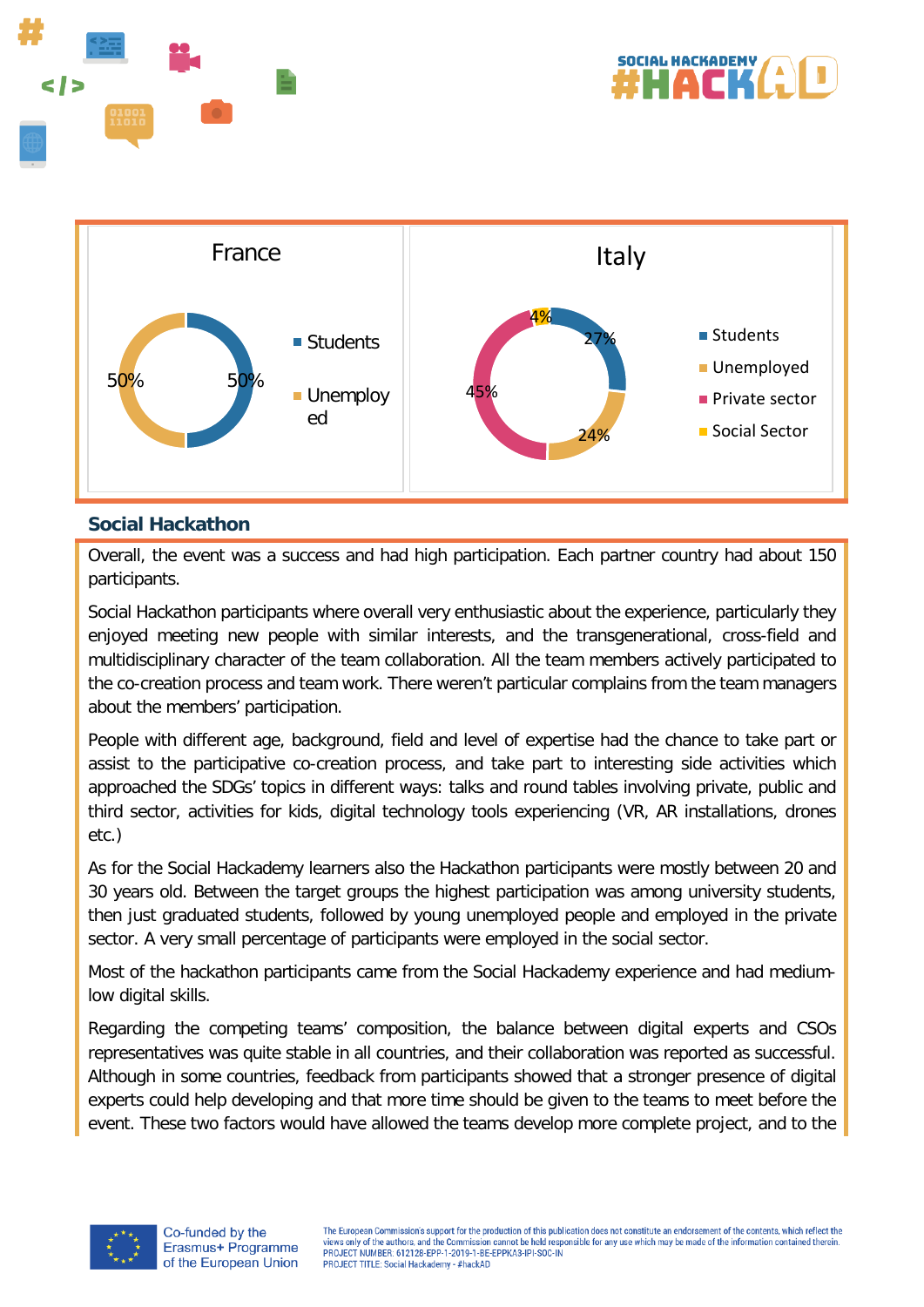



new non-expert participants to learn more. Unfortunately, the time was limited due to the Covid19 restrictions which gave short time to prepare the event, once the lockdowns were released.



Chart 3 - N. and type of participants at Hackathons in partner countries

# <span id="page-17-0"></span>**TRAINERS EVALUATION**

#### <span id="page-17-1"></span>**Social Hackademy**

Trainers where overall satisfied about the experience and gave very good feedback about the methodology guidelines. They found very useful the "training of trainers" experience, because it provided new teaching tools they didn't know before. The planned learning path and the project work proposed by the CSOs were very interesting and engaging for the students, while leaving the trainer space for creativity.

As the learners, trainers also felt that a blended course would have allowed better results both in the learning process and the development of the projects. Some of them also commented that the training programs should have lasted longer.

Part of the trainers in most the countries felt that, due to the lack of in presence encounters, it was difficult to involve the CSOs organizations during the project works. Most of them participated at the beginning and released a bit their involvement towards the end of the project development, creating some difficulties in completing the projects without their feedbacks, comments and collaboration.

Trainers also commented that the digital platform developed to manage the students' groups and the project works sharing could be improved simplifying some features.

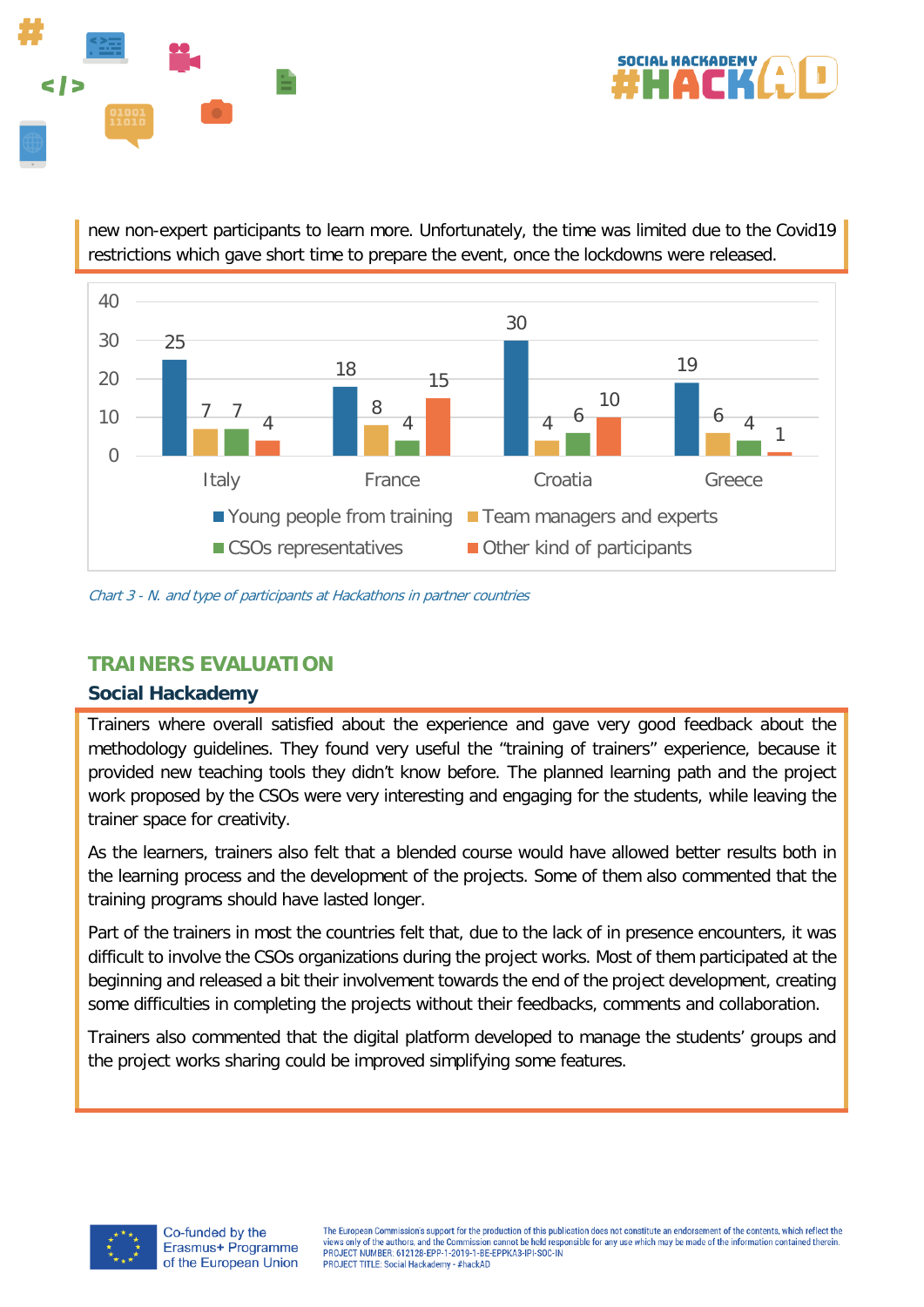



#### <span id="page-18-0"></span>**Social Hackathon Evaluation.**

The team mangers were overall very satisfied about the event. They felt that the main objective of the event was reached. The event impact on the awareness about SDGs was very good as well as on the soft and technical skills of the learners, even for the ones with law level starting skills. They found the "learning by doing" approach of the hackathon very effective and engaging for the youngsters. Team mangers recognised that this co-creating experience taught them something too, giving them the chance to apply their digital skills to very interesting and complex challenges, different from the ones they find in their work. They were very satisfied about the co-creation process during which they could see that all team members had the chance to acquire or improve their team work, problem solving and time management skills, and understand which are the processes and actors necessary to produce sustainable transformation. Team mangers also appreciated the event as a networking opportunity.

#### Suggestions and comments highlights:

Some of them found the challenges too difficult compared to the team members' ability. Those highlighted that more digital experts in each team could guarantee a more effective and faster development of the projects' prototypes, and this could also support and strengthen the learning process of the less experts in the team, involving them more easily.

Good digital equipment, tech support and wi-fi are key elements for the teams to be able to use well the time available. This is something to keep in mind when choosing the event location.

# <span id="page-18-1"></span>**EVALUATION FROM STAKEHOLDERS.**

#### <span id="page-18-2"></span>**Social Hackathon Evaluation**

Most of the stakeholders were from NGOs, but there was a strong presence from the education sector. They all expressed satisfaction about this experience, and highlighted the good impact which the methodology had on the team members' soft skills and knowledge about digital technology, as well as how to apply it to social needs and challenges. In particular they all underlined the high impact was created at the local level on the awareness about the SDGs, and their reflection on the local level.

All stakeholders recognised the activity as very impactful to engage youth with other actors of the society, in the creation of innovative solutions for a sustainable change. They also stated that the hackathon methodology and the approached themes were very relevant to their profession and highlighted that the collaborative work in the teams provided everybody with a very good opportunity to get to know and connect with different worlds.

Challenges and comments highlights:

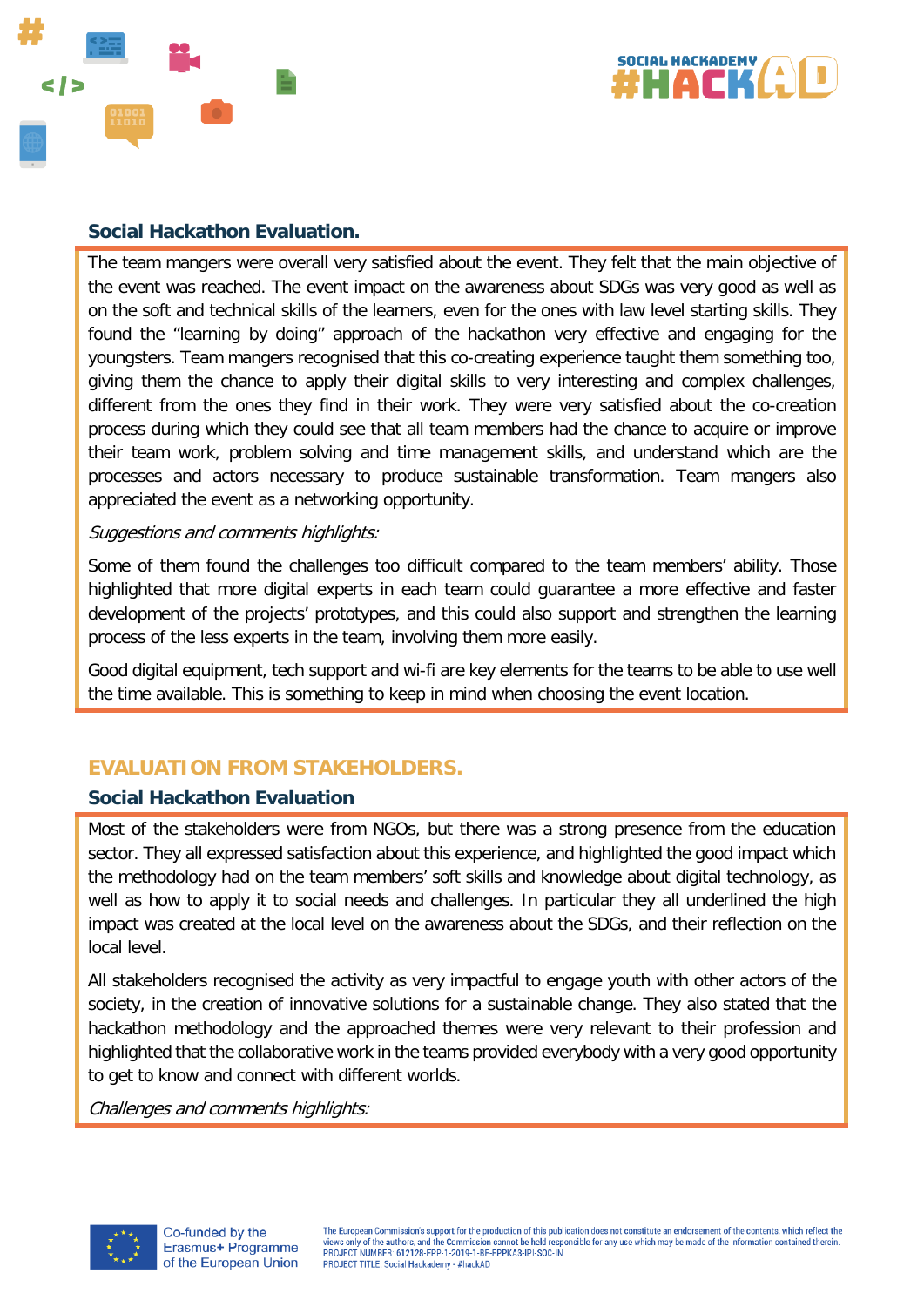



Some of the stakeholders stated that the biggest challenge during the hackathon was keeping together the team, involving all the members at the same level in the creative and development process, and putting together a good presentation in short time.

Due to Covid 19 pandemic situation, the event was organized in very short time so there was not much time for the event organizers to put the basis for the solutions in advance, which would have been very useful to speed up the development process during the 48h hackathon and to allow the production of more complete results, ready to be sustainably put in practice.

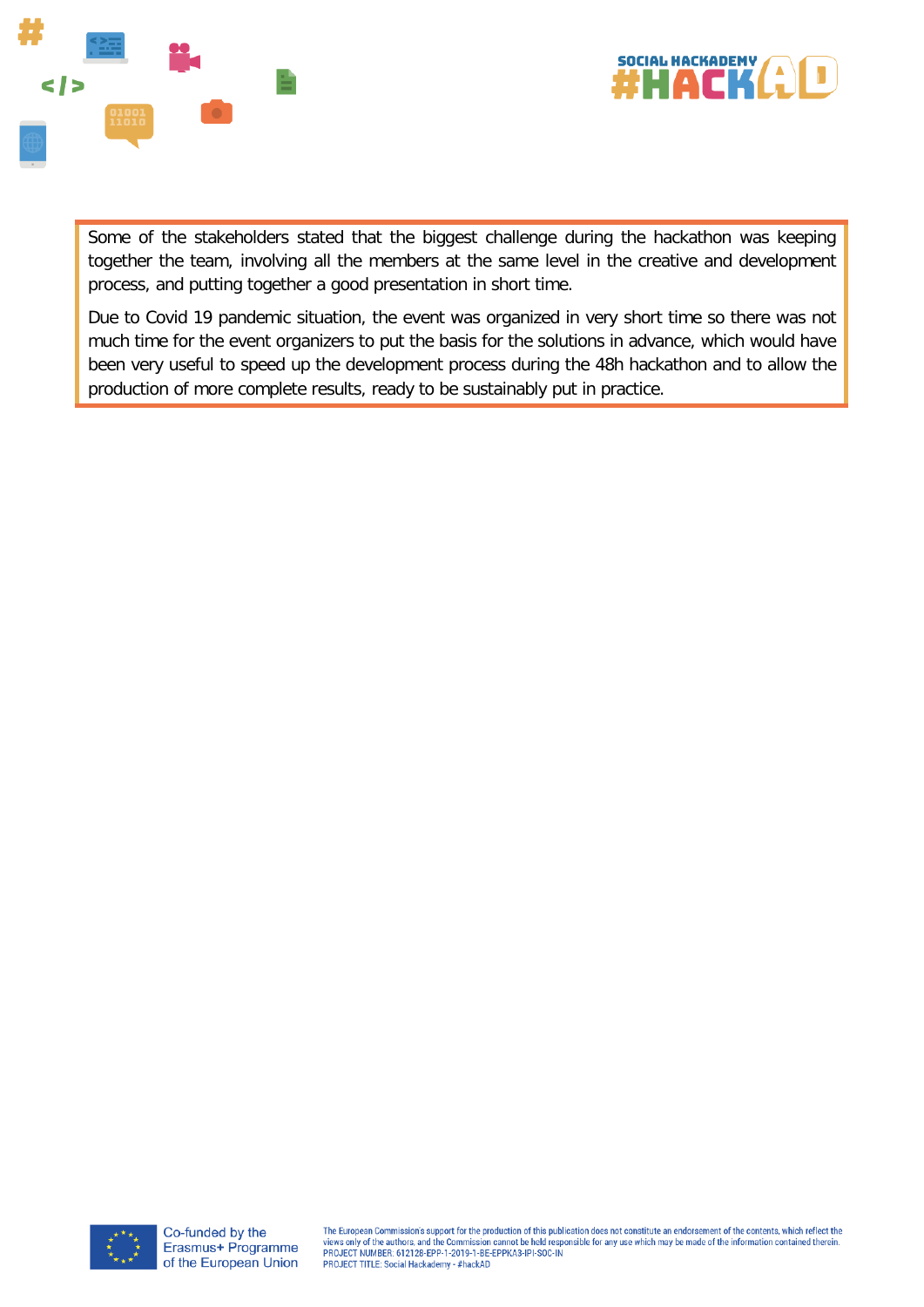



# **Conclusions and recommendations**

## <span id="page-20-0"></span>Overall conclusions on the impact of the activities

All the Social Hackathon events, even if organized in very difficult conditions, were successfully carried out, had great participation and very good impact on all the participants. This shows that in normal conditions both impact and participation would have been even higher.

The events had good resonance at both local, national and European level and attracted quality stakeholders active in various fields and all united in the common goal of contributing to the SDGs: private sector, education institutions, National and International profit and no-profit organizations active in social innovation, health, social, labour and digital inclusion, environment protection and sustainable development sectors.

The local communities welcomed the initiative with enthusiasm and there was high participation among youth. The inclusive strategy of the whole project was very successful, impacting positively people from disadvantaged categories and areas characterized by very low level of digitalization and disconnected from the urban areas, and the business and cultural national centres. The activities contributed to the improvement of all the participants' digital skills and to bring the communities involved closer to the EU, absorbing and aligning to its values.

Most important, it made all the people participating to the realization of this project, including organizers, trainers, learners, stakeholders and indirectly reached people, understand the importance and the actual possibility of becoming an active part in the process of change, towards a more sustainable society.

Some of the produced solutions prototypes were excellent bases for realistic projects and could be further developed. The Social Hackademy and Social Hackathon training methodology together, demonstrated that promoting collaboration, co-creation and transversal skills, pulling together people with different expertise, passions and competences, can reach very good results. Moreover, the project empowered young participants and CSOs representatives with important tools for their self-development, both professionally and personally.

# <span id="page-20-1"></span>Suggestions for improvement, transferability and upscaling of the practice

The training should be held as a blended course, not just online. One of the main reasons is that peer to peer learning, exchange of ideas and feedback, when happening in a face-to-face environment have a much higher impact on the quality of the learning process, thus leading to better results.

The length of the training courses should be adjusted to the learning curve of the training course topics and more time for exercises should be integrated in the methodology. We assume that more exercises would help students to be more efficient during the Hackathon and prepared to handle more complex projects.